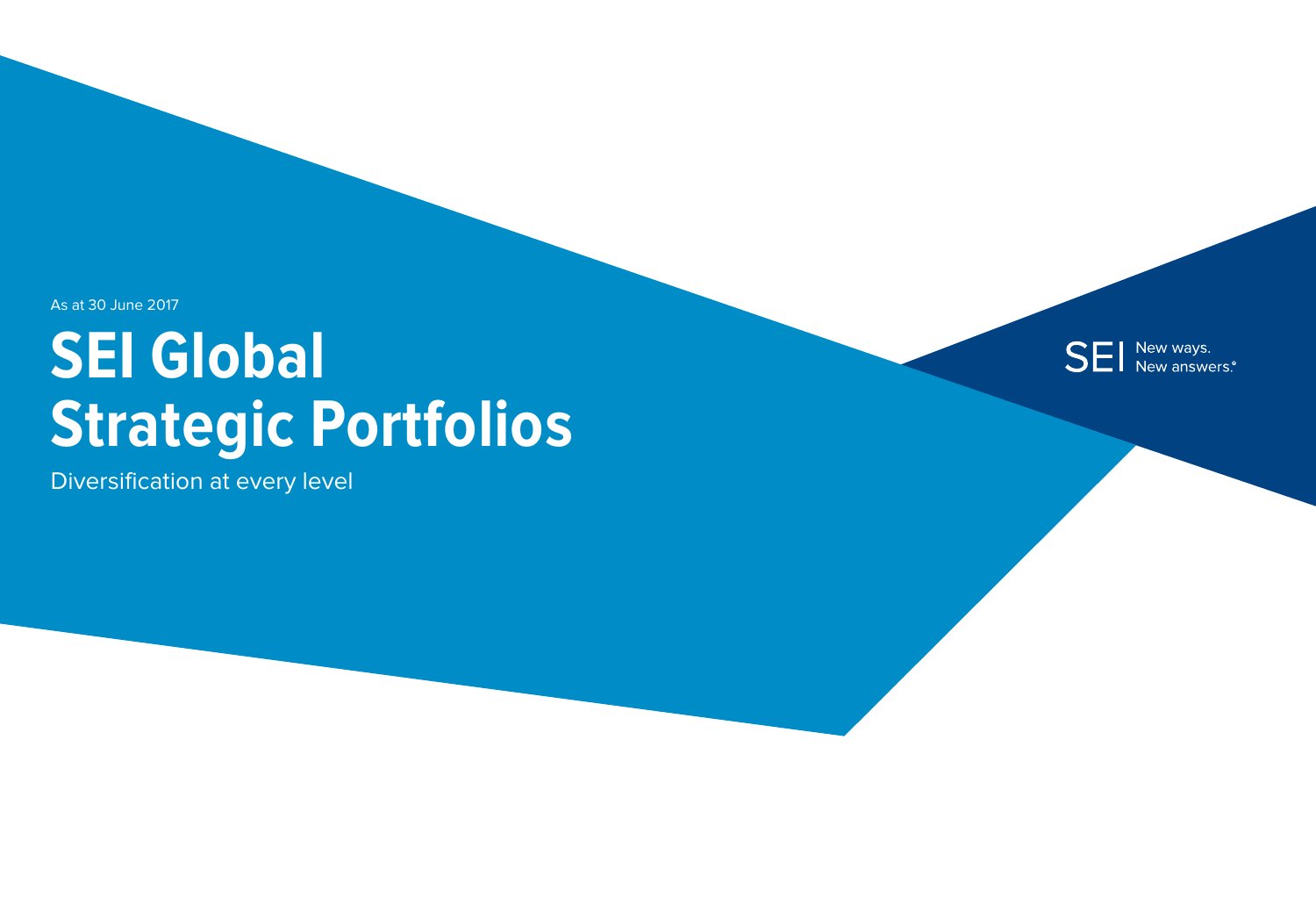## Global Conservative Fund

The investment objectives of the SEI Global Conservative Fund aim to protect against the risk of loss of capital while providing the opportunity for a conservative level capital growth and income.



\*The absolute return asset class aims to exploit active management opportunities that are not always accessible in conventional asset classes such as equity, fixed interest or cash. This could involve, for example, investi price depreciation), to help generate profits or protect capital in both rising and falling markets.

†Holdings information as at 30/06/2017.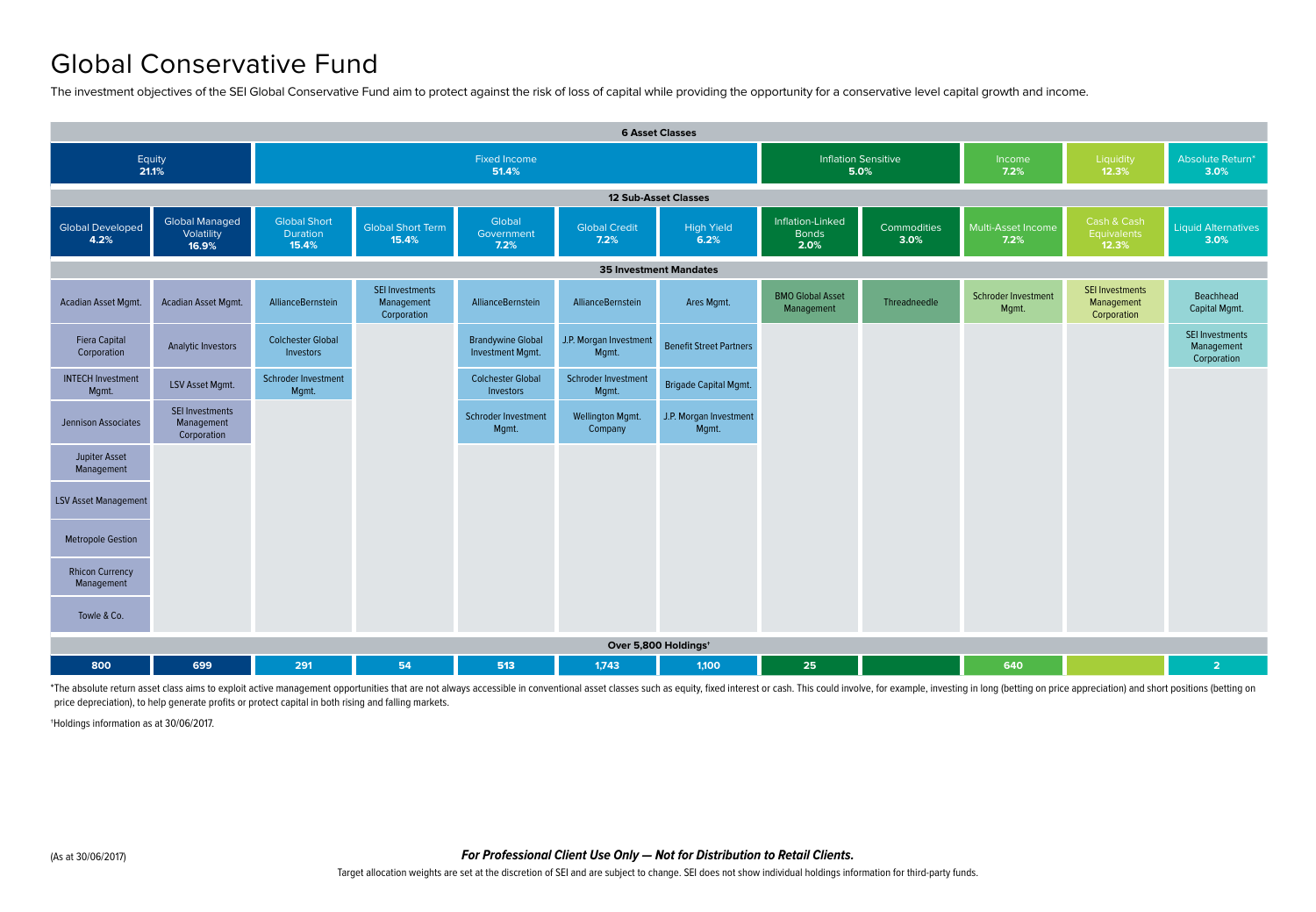## Global Core Fund

The investment objectives of the SEI Global Core Fund are to provide the opportunity for capital growth and income in line with global equity and fixed-income markets whilst seeking to manage the respective risks.



\*The absolute return asset class aims to exploit active management opportunities that are not always accessible in conventional asset classes, such as equity, fixed interest or cash. This could involve, for example, invest price depreciation), to help generate profits or protect capital in both rising and falling markets.

†Holdings information as at 30/06/2017.

(As at 30/06/2017)

#### **For Professional Client Use Only — Not for Distribution to Retail Clients.**

Target allocation weights are set at the discretion of SEI and are subject to change. SEI does not show individual holdings information for third-party funds.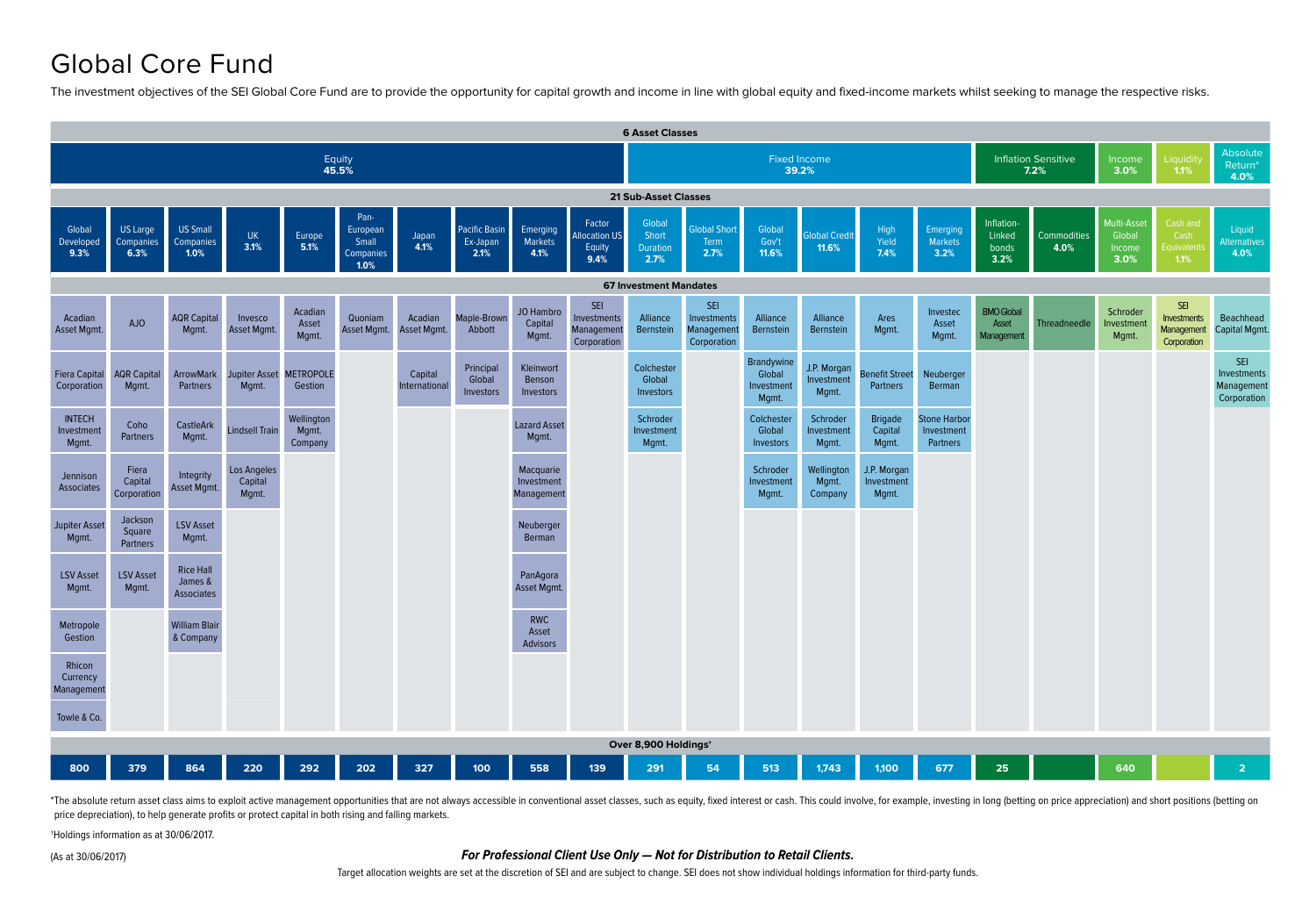## Global Balanced Fund

The investment objectives of the SEI Global Balanced Fund are to provide capital growth and income in line with global equity and fixed-income markets whilst seeking to manage the respective risks.



\*The absolute return asset class aims to exploit active management opportunities that are not always accessible in conventional asset classes such as equity, fixed interest or cash. This could involve, for example, investi price depreciation), to help generate profits or protect capital in both rising and falling markets.

†Holdings information as at 30/06/2017.

(As at 30/06/2017)

#### **For Professional Client Use Only — Not for Distribution to Retail Clients.**

Target allocation weights are set at the discretion of SEI and are subject to change. SEI does not show individual holdings information for third-party funds.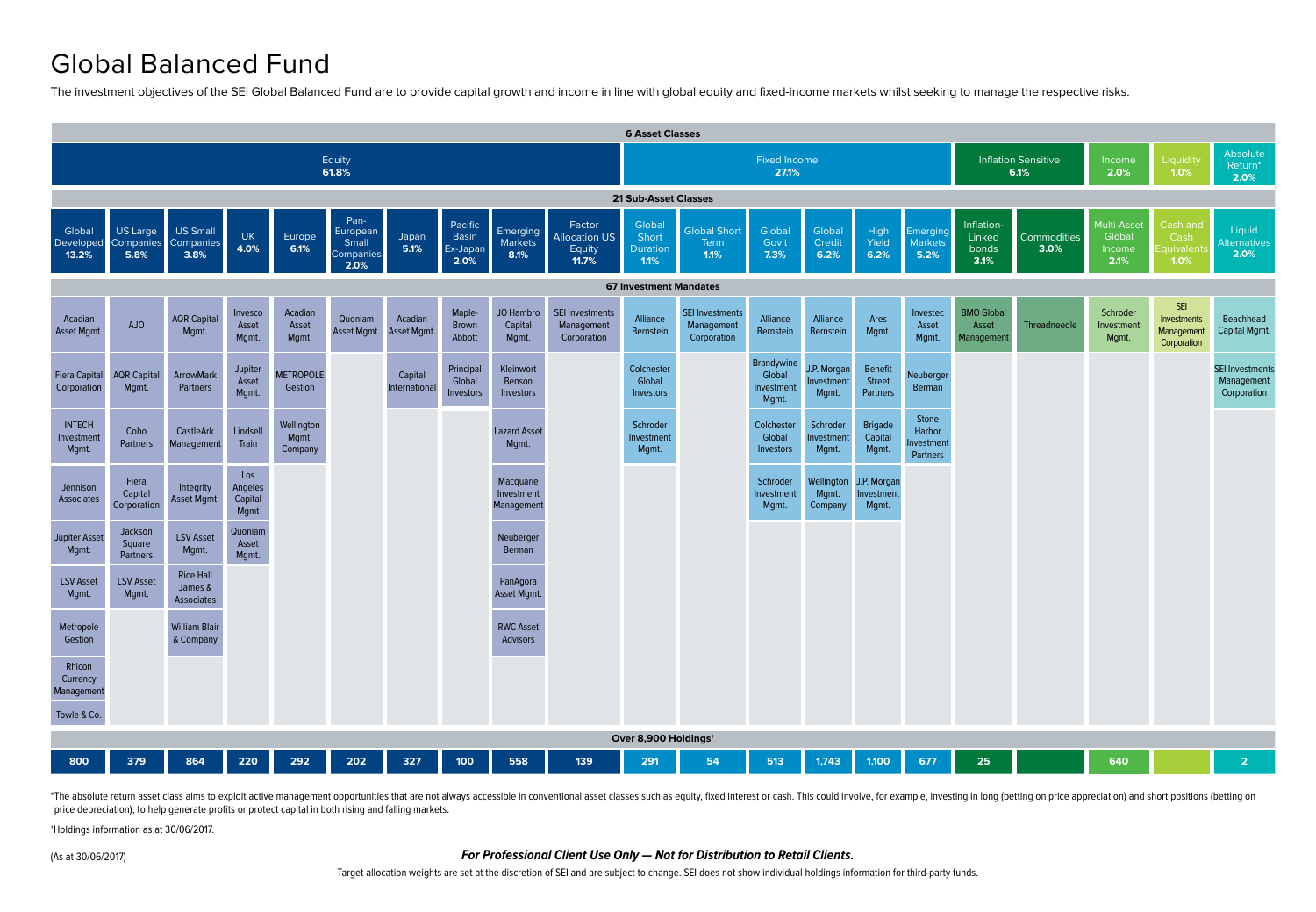## Global Growth Fund

The investment objective of the SEI Global Growth Fund is to provide capital growth and risk exposure predominantly in line with global equity markets.



\*Holdings information as at 30/06/2017.

\*Where the allocation exceeds 20%, the UK Equity sub-asset class is comprised of the SGMF UK Equity Fund, the SGMF Quantitative UK Equity Fund and the SGMF Fundamental UK Equity Fund. Where the allocation is below 20%, the sub-asset class is comprised of only the SGMF UK Equity Fund. Holdings information for the SGMF UK Equity Fund only.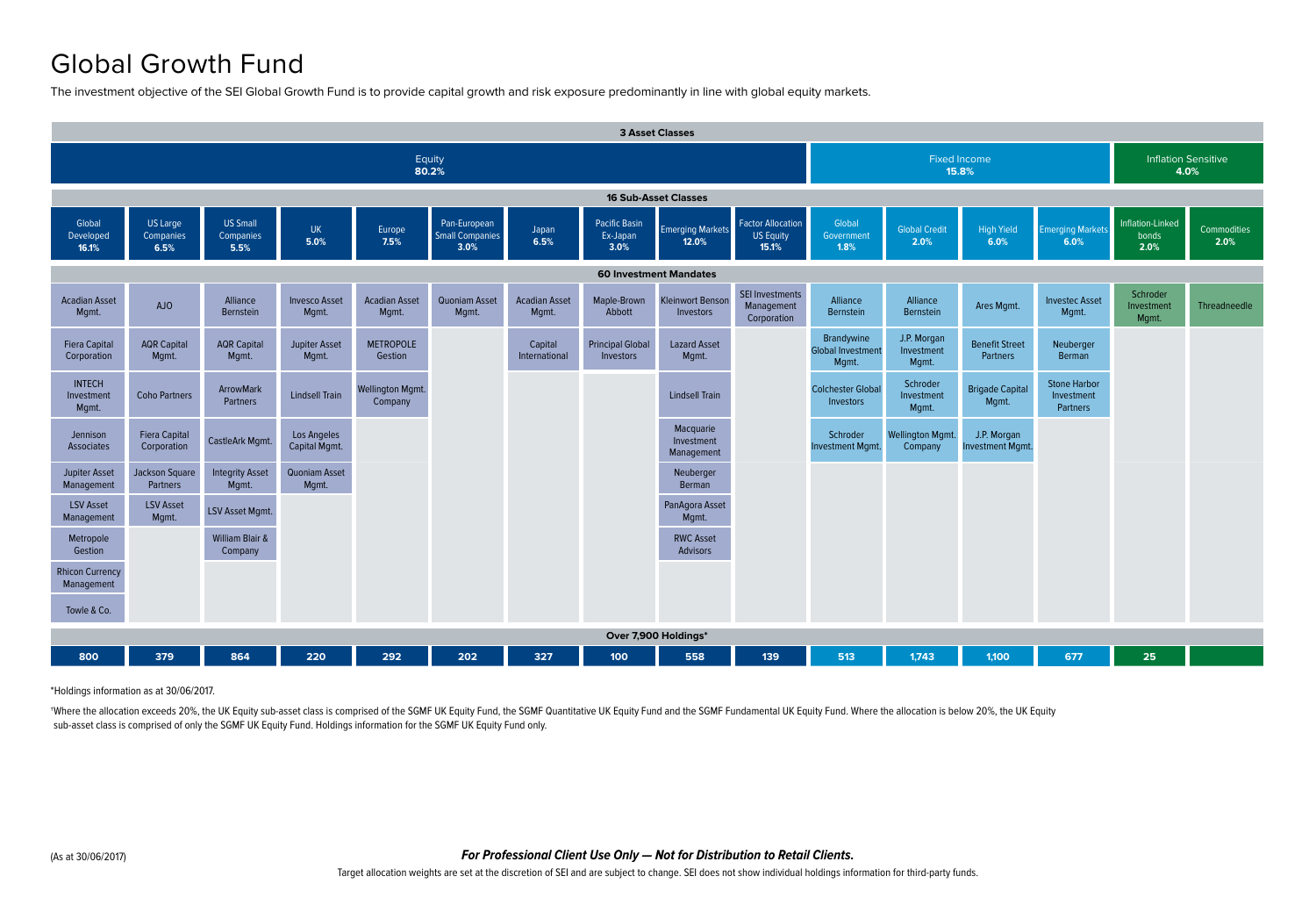## Global Aggressive Fund

The investment objective of the SEI Global Aggressive Fund is to provide capital growth and risk in line with global equity markets.



\*Holdings information as at 30/06/2017.

\*Where the allocation exceeds 20%, the UK Equity sub-asset class is comprised of the SGMF UK Equity Fund, the SGMF Quantitative UK Equity Fund and the SGMF Fundamental UK Equity Fund. Where the allocation is below 20%, the sub-asset class is comprised of only the SGMF UK Equity Fund. Holdings information for the SGMF UK Equity Fund only.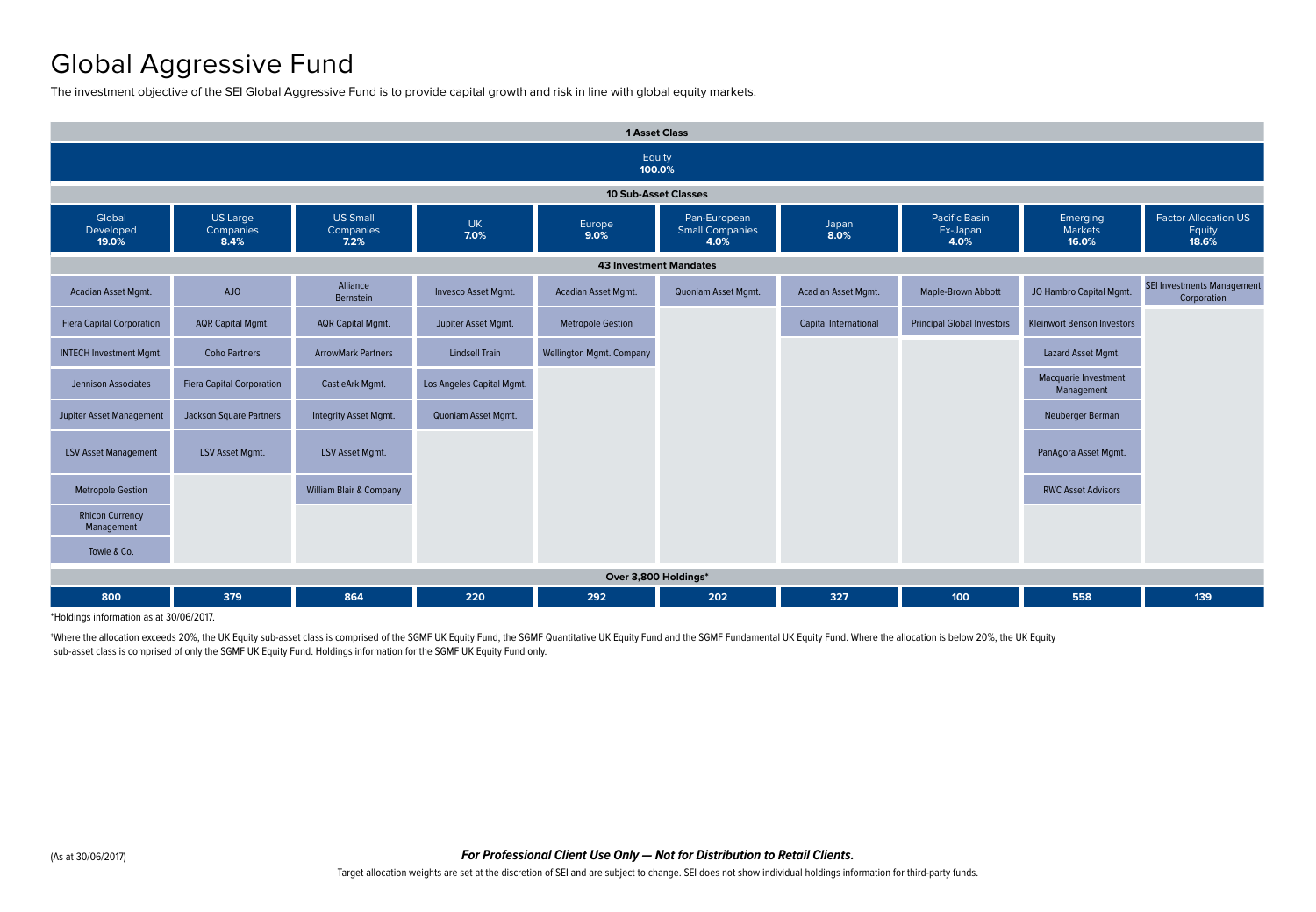#### **Important Information**

This document is for Professional Client use only.

The SEI Global Strategic Portfolio Funds (the 'Portfolio Funds') have been registered for public distribution in the UK only. Documents related to the Portfolio Funds may not be supplied to the general public for purposes any other jurisdictions or be used in connection with any offer or subscription for sale to the public in such jurisdictions unless such offering or marketing is made in compliance with applicable exemptions for the privat collective investment schemes and any other applicable jurisdictional rules and regulations.

The Portfolio Funds may invest in a combination of other SEI and Third-Party Funds as well as in additional manager pools based on asset classes. These manager pools are separately managed by external Portfolio Managers an monitored by SEI. One cannot directly invest in these manager pools.

SEI Investments (Europe) Limited ("SIEL") acts as distributor of the Portfolio Funds. The Portfolio Funds are authorised in Ireland pursuant to the UCITS regulations and are incorporated as limited liability investment com Funds are managed by SEI Investments Global Limited, an affiliate of the distributor. Any reference in this document to the Portfolio Funds is provided for information purposes only and should not be construed as investmen as a recommendation to buy or sell these Funds or to engage in any related investment management services. Please refer to our latest Full Prospectus (which includes information in relation to the use of derivatives and th associated with the use of derivative instruments), key investor information document (KIID), and latest Annual or Interim Short Reports for more information on the Portfolio Funds. A copy of these documents can be obtaine your SEI relationship manager or by using the contact details shown below.

The Portfolio Funds may invest substantially in other SEI Funds, Third-Party Funds and manager pools. The risks described below may apply to the underlying assets of the products into which the Portfolio Funds and Models i

• Investments in equity securities in general are subject to market risks that may cause prices to fluctuate over time;

• Fixed income securities are subject to credit risk and may also be subject to price volatility and may be sensitive to interest rate fluctuations;

• Bonds or money market instruments are sensitive to inflation rate trends;

• Absolute return investments utilise aggressive investment techniques which may increase the volatility of returns. If the correlation between absolute return investments and other asset classes within the fund increases, investments' expected diversification benefits may be decreased.

In addition to the normal risks associated with investing, international investments may involve risk of capital loss from differences in generally accepted accounting principles or from economic or political instability i Funds are denominated in one currency but may hold assets which are priced in other currencies. The performance of the Fund may therefore rise and fall as a result of exchange rate fluctuations. The Fund or some of its und may hold derivatives or borrow to invest. This can make the Fund more volatile and investors should expect above-average price increases or decreases. Investments in the Portfolio Funds would be perceived as medium to long investments. The value of an investment and any income from it can go down as well as up. Investors get back less than the original amount invested.

While considerable care has been taken to ensure the information contained within this document is accurate and up to date, no warranty is given as to the accuracy or completeness of any information and no liability is acc errors or omissions in such information or any action taken on the basis of this information.

Allocations shown are SEI's target strategic asset allocations, which are based on our long-term expectations for the global markets and are derived from our capital market assumptions. In the short-term, we may over- or u these positions as part of our active asset allocation, which aims to take advantage of short-term market opportunities. Please refer to the most current fact sheets for the funds' target active allocations, which more clo current allocations.

Issued by SIEL, 1st Floor, Alphabeta, 14-18 Finsbury Square,London EC2A 1BR, United Kingdom +44 (0)203 810 8001. SIEL is authorised and regulated by the Financial Conduct Authority (FRN 191713).